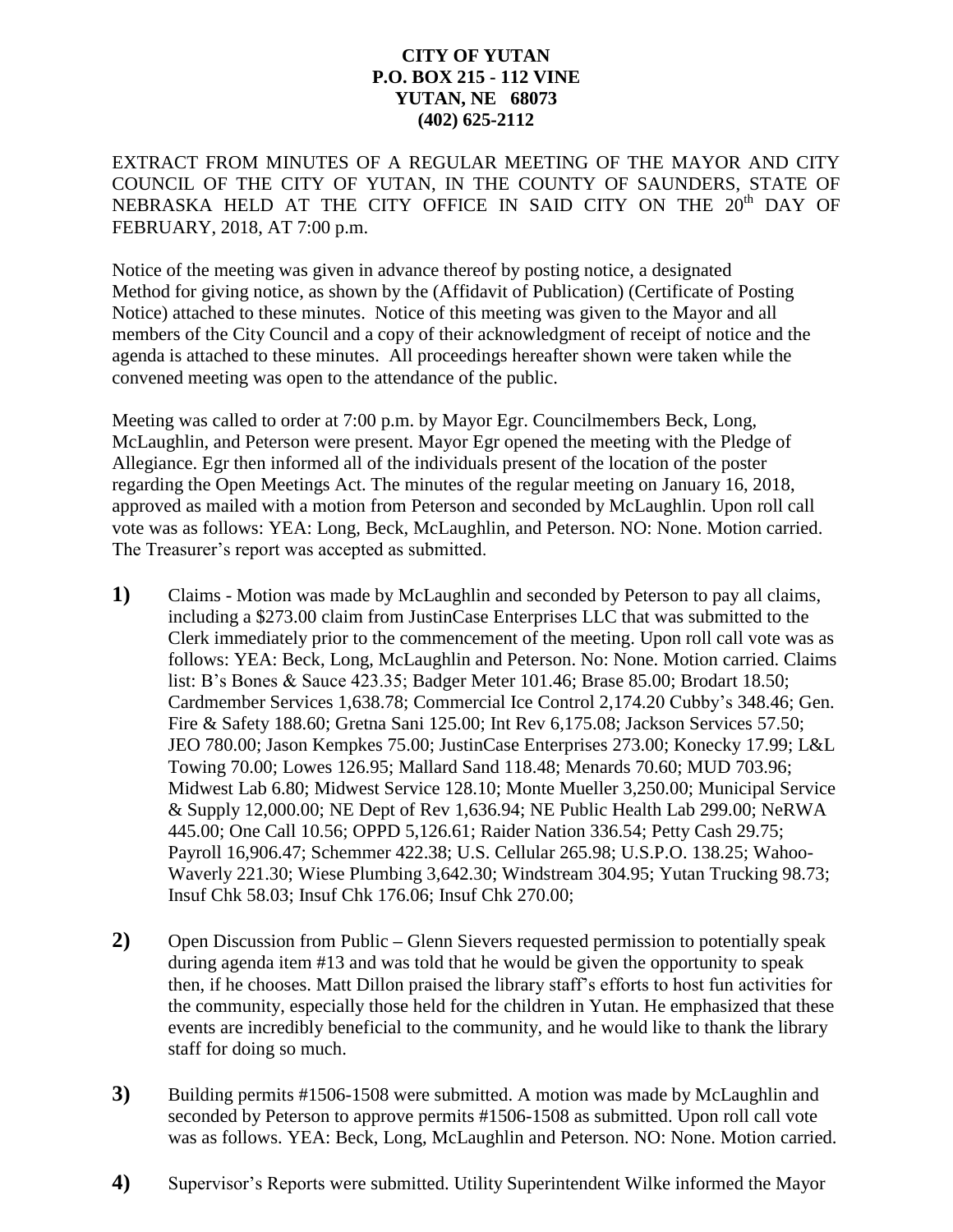and City Council that the maintenance department will be away at a conference from March  $12^{th}$  through the  $14^{th}$ .

Mayor Egr opened the public hearing at 7:06 p.m. and asked for public comment regarding the City of Yutan's proposed 1-6 year plan. Councilmember Long asked whether the repair of a bridge approach would need to be added to the 1 & 6 year plan in order to be completed. JEO representative Zach Schulz stated that, in order to use highway allocation funds, the project should appear in the plan, but if there was a different funding source, it wouldn't be needed. Due to the relatively low cost of the project, it was determined that it would not require use of highway allocation funds and therefore did not need to be added to the 1 & 6 year plan. Public hearing was closed at 7:08 p.m.

- **5)** Resolution #2018-1 Be It Resolved by the Mayor and City Council of the City of Yutan, Nebraska, that the 2017 One & Six Year Plan for the construction, maintenance, and repair of the streets of the City of Yutan, Nebraska, as prepared by the City Street Superintendent, be and is hereby adopted. A motion was made by Long and seconded by McLaughlin to approve Resolution #2018-1. Upon roll call vote was as follows: YEA: Beck, Long, McLaughlin and Peterson. NO: None. Motion carried.
- **6)** JEO representative Zach Schulz was in attendance to discuss the master services agreement for General Engineering services provided by JEO to the City of Yutan. It was decided that Utility Superintendent Eric Wilke and Mayor Darin Egr would solely have authority to request these services and would be allowed to spend \$5,000.00 per request to a maximum of \$25,000.00 in a budget year. A motion was made by Peterson and seconded by Long to approve the Master Services Agreement for Professional Services related to providing General Engineering to the City of Yutan with the aforementioned terms. Upon roll call vote was as follows: YEA: Beck, Long, McLaughlin and Peterson. NO: None. Motion carried.
- **7)** A motion was made by Peterson and seconded by Long to approve the Master Services Agreement for Professional Services related to providing General Planning and Zoning Administration to the City of Yutan with Utility Superintendent Eric Wilke and Mayor Darin Egr having the sole authority to request services with a limit of \$3,000.00 per request to a maximum of \$15,000.00 annually. Upon roll call vote was as follows: YEA: Beck, Long, McLaughlin and Peterson. NO: None. Motion carried.
- **8)** Resolution #2018-2 WHEREAS, certain municipalities and fire protection districts located in Saunders County, Nebraska desire to enter into an Interlocal cooperation agreement for the creation of a Mutual Finance Organization pursuant to Legislative Bill 1120, 1998. A motion was made by McLaughlin and seconded by Peterson to approve Resolution #2018-1. Upon roll call vote was as follows: YEA: Beck, Long, McLaughlin and Peterson. NO: None. Motion carried.
- **9)** A motion was made by Peterson and seconded by McLaughlin to authorize City Clerk/Treasurer and Council President to sign documents regarding new property and liability insurance policy for the city beginning March 1, 2018. Upon roll call vote was as follows: YEA: Beck, Long, McLaughlin and Peterson. NO: None. Motion carried.

Mayor opened public hearing at 7:25 p.m. to discuss a change in the zoning classification from R-1 District to I-1 District, by Dan Josoff and Justin DeGroff, Owners, and Eric Bean, Contract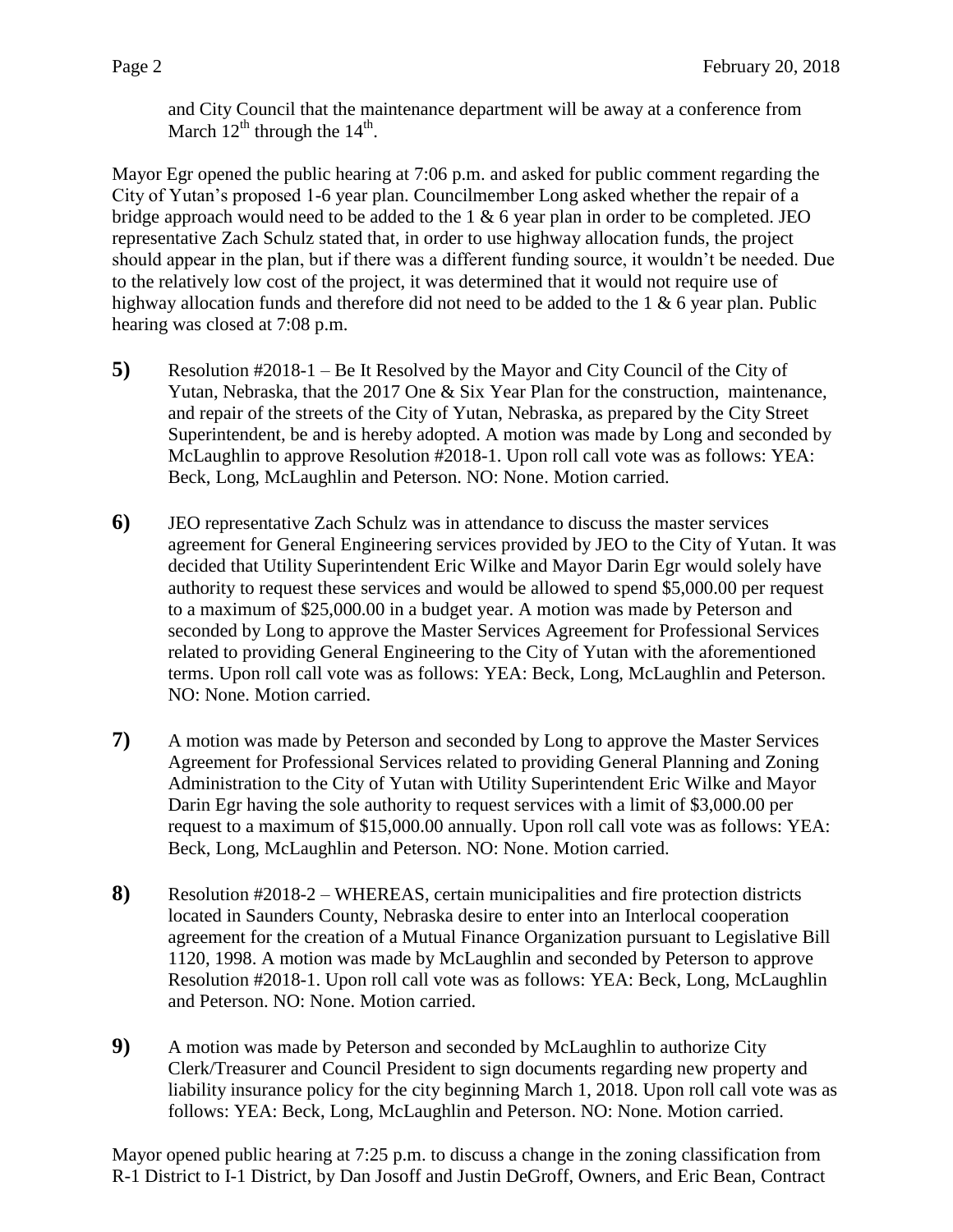Buyer, to discuss a request to change the zoning classification from R-1 (Single Family Residential) District to I-1 (Light Industrial) District, Lots 1, 3, 5, 7, 9, 11, 13, 15, 17, 19, and 21, Block 37 Original Town, Yutan, Saunders County, Nebraska, AKA 101 Maple Street, Yutan, Saunders County, Nebraska.

Eric Bean, contract buyer of 101 Maple Street, handed out copies of the proposed building that would be constructed if the land was rezoned to I-1. Councilmember McLaughlin asked about water drainage on the property, and Bean stated that he is having the land examined by his father, who works at the NRD, to ensure that it will not be an issue. Councilmember Long questioned if I-1 was the correct zoning designation or if B-1 would be appropriate; he was informed that, for the purposes of the contract buyer's building, I-1 is the only zoning designation that would work. Councilmember Peterson asked if the contract buyer would be interested in a lot on Highway 92 instead, where a large lot was just rezoned to industrial for the purpose of splitting and selling to other businesses, because 101 Maple Street is surrounded by residential properties. Matt Dillon, a member of the Planning Commission, wanted to know whether or not contractors would be coming into town in large trucks to pick up windows and was told that those transactions would only occur at his Omaha location. Sean Gibb and Kelly Keuhl, owners of an adjoining property, stated that they were also concerned about the waterway on the property and were told that the situation is expected to improve upon Mr. Bean's purchase of the land, as it will be maintained more regularly. Councilmember Peterson noted that the City has not received a definitive answer from the City's attorney on whether or not the wetland mitigation would be impacted by this change in zoning. Public hearing was closed at 7:35 p.m.

- **10)** The Planning Commission's recommendation for the rezone of 101 Maple Street was received by the Mayor and City Council.
- **11) AN ORDINANCE OF THE CITY OF YUTAN, SAUNDERS COUNTY, NEBRASKA, FOR THE PURPOSE OF AMENDING "THE OFFICIAL ZONING MAP OF THE CITY OF YUTAN". BE IT RESOLVED AND ORDAINED BY THE MAYOR AND CITY COUNCIL OF THE CITY OF YUTAN, SAUNDERS COUNTY, NEBRASKA, AS FOLLOWS:** - A motion to waive the three readings of Ordinance #735 was made by McLaughlin and seconded by Beck. Upon roll call vote was as follows: YEA: Beck and McLaughlin. NO: Peterson. ABSTAIN: Long. Motion carried. A motion to adopt Ordinance #735 was made by McLaughlin and seconded by Beck. Upon roll call vote was as follows: YEA: Long, Beck, and McLaughlin. NO: Peterson. Motion carried.
- **12)** Utility Superintendent Wilke requested permission from the Mayor and City Council to spend the \$2,000.00 budgeted for general park improvements on renovating the bathrooms at the Itan Ballfield. He outlined the improvements he hopes to make with the \$2,000.00 budget. A motion to approve the spending of an amount up to \$2,000.00 on renovating the Itan Ballfield bathrooms was made by Peterson and seconded by McLaughlin. Upon roll call vote was as follows: YEA: Beck, Long, McLaughlin and Peterson. NO: None. Motion carried.
- **13)** Discussion on the parking issue on Maple Street between 3<sup>rd</sup> and 4<sup>th</sup> Street was held. It was explained that, in order to change the parking on more than a temporary basis, a resolution was needed. A motion was made by Long and seconded by McLaughlin to approve Resolution #2018-3 – WHEREAS, there exists a need to restrict parking on north side of Maple Street between 3rd and 4th Street to a no-parking zone from 10:00